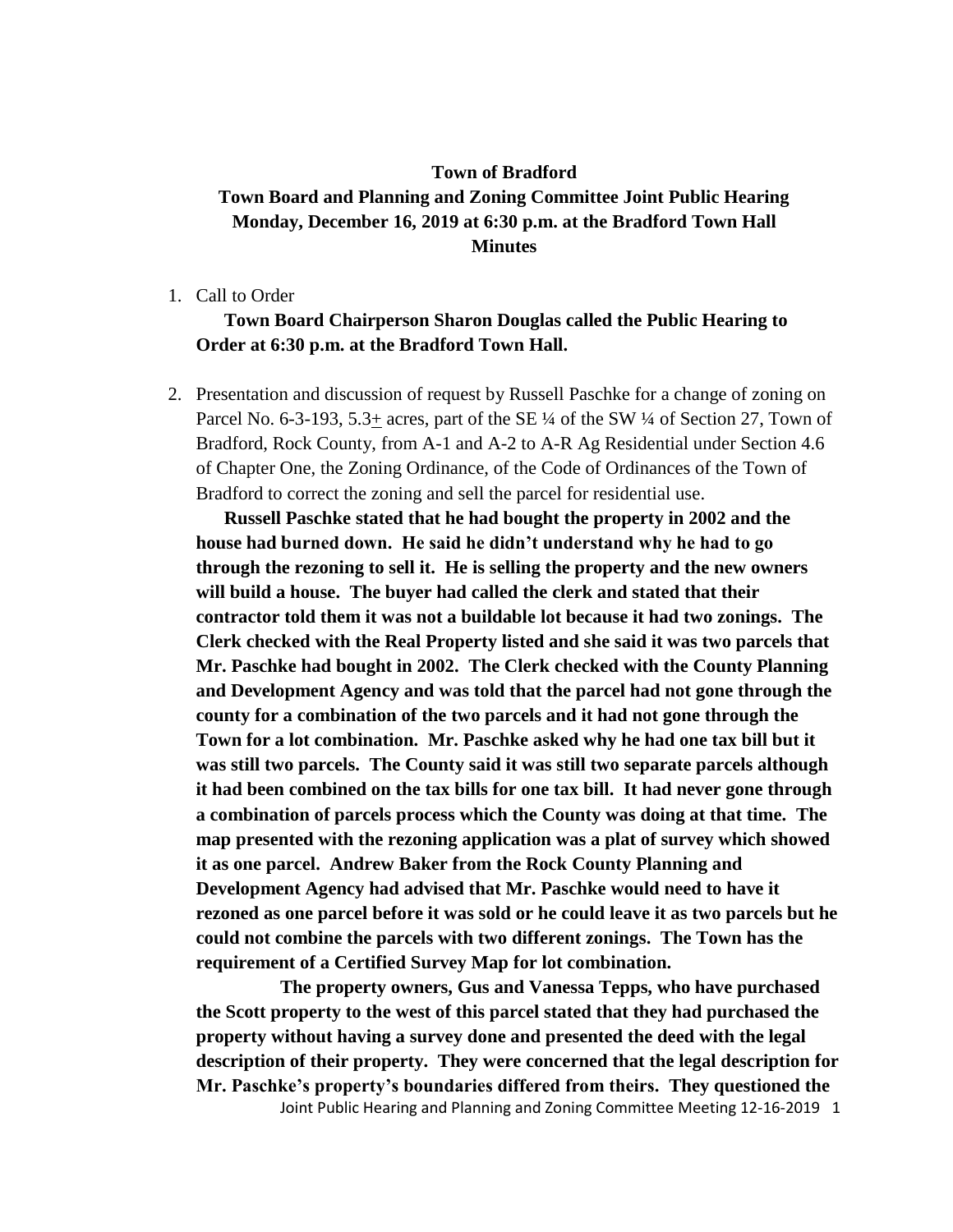**property line that had been painted on the property to outline the property and were concerned that it included some of their property. They were also concerned about the easement for the driveway to their property. They said that the title company had said they would guarantee that they had an easement. Mr. Paschke stated that 10 years ago he had wanted to trade some land with Mr. Scott so there was access to the parcel by Mr. Scott did not want to.**

**Jim Churchill stated to Mr. Paschke that if he wanted to do what he wanted to do, to call surveyor Ron Combs and he can explain it to us (the committee). He said that somewhere they would have to have property lines to prove where the lines are. Sharon Douglas stated that if they had a certified survey map then everyone starts out on the same page. Chair Sharon Douglas suggested that the committee could recommend the Town Board approve the zoning based on the condition that a certified survey map be provided.**

**Jim Churchill stated that he was concerned about problems down the road so they should make sure they know where the property lines are.**

3. Adjournment

**Motion to adjourn. (Sharon Douglas/Sharon Hargarten) The motion carried by voice vote with no negative vote. The meeting was adjourned at 6:59 p.m.**

**Respectfully submitted,**

**Sandra Clarke, Clerk**

**Town of Bradford Planning and Zoning Committee Meeting Monday, December 16, 2019 immediately following the public hearing Minutes**

1. Call to Order and Roll Call

**Planning and Zoning Committee Chairperson Carie McGinnis called the Planning and Zoning Committee to order immediately following the Public Hearing. Also present were Committee Members Jim Churchill, Sharon Hargarten, Robert Risseeuw and Sharon Douglas and Clerk Sandra Clarke.**

- 2. Pledge of Allegiance
- Joint Public Hearing and Planning and Zoning Committee Meeting 12-16-2019 2 3. Adoption of the Agenda